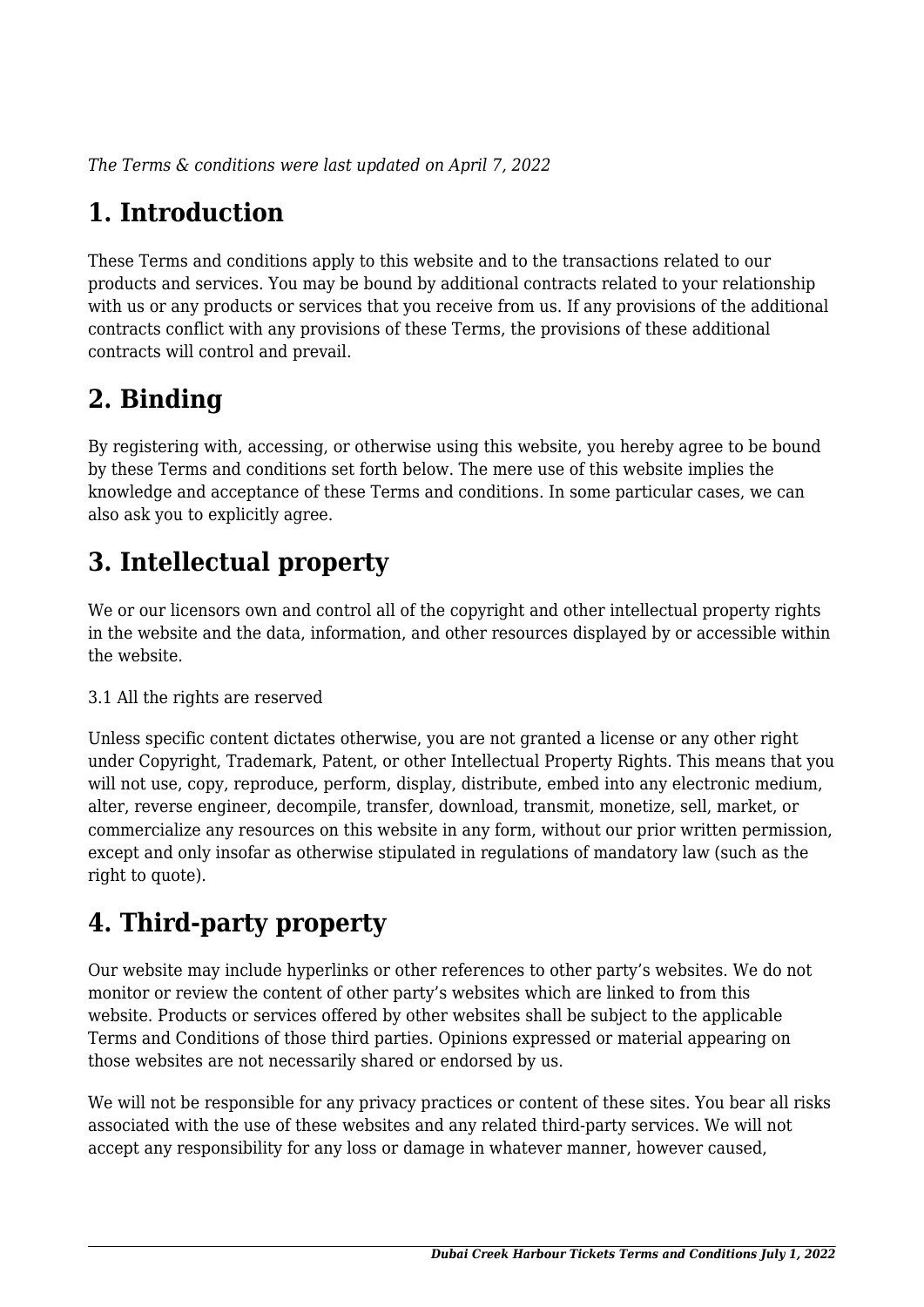resulting from your disclosure to third parties of personal information.

### **5. Responsible use**

By visiting our website, you agree to use it only for the purposes intended and as permitted by these Terms, any additional contracts with us, and applicable laws, regulations, and generally accepted online practices and industry guidelines. You must not use our website or services to use, publish or distribute any material which consists of (or is linked to) malicious computer software; use data collected from our website for any direct marketing activity, or conduct any systematic or automated data collection activities on or in relation to our website.

Engaging in any activity that causes, or may cause, damage to the website or that interferes with the performance, availability, or accessibility of the website is strictly prohibited.

## **6. Idea submission**

Do not submit any ideas, inventions, works of authorship, or other information that can be considered your own intellectual property that you would like to present to us unless we have first signed an agreement regarding the intellectual property or a non-disclosure agreement. If you disclose it to us absent such written agreement, you grant to us a worldwide, irrevocable, non-exclusive, royalty-free license to use, reproduce, store, adapt, publish, translate and distribute your content in any existing or future media.

### **7. Termination of use**

We may, in our sole discretion, at any time modify or discontinue access to, temporarily or permanently, the website or any Service thereon. You agree that we will not be liable to you or any third party for any such modification, suspension or discontinuance of your access to, or use of, the website or any content that you may have shared on the website. You will not be entitled to any compensation or other payment, even if certain features, settings, and/or any Content you have contributed or have come to rely on, are permanently lost. You must not circumvent or bypass, or attempt to circumvent or bypass, any access restriction measures on our website.

### **8. Warranties and liability**

Nothing in this section will limit or exclude any warranty implied by law that it would be unlawful to limit or to exclude. This website and all content on the website are provided on an "as is" and "as available" basis and may include inaccuracies or typographical errors. We expressly disclaim all warranties of any kind, whether express or implied, as to the availability, accuracy, or completeness of the Content. We make no warranty that:

• this website or our content will meet your requirements;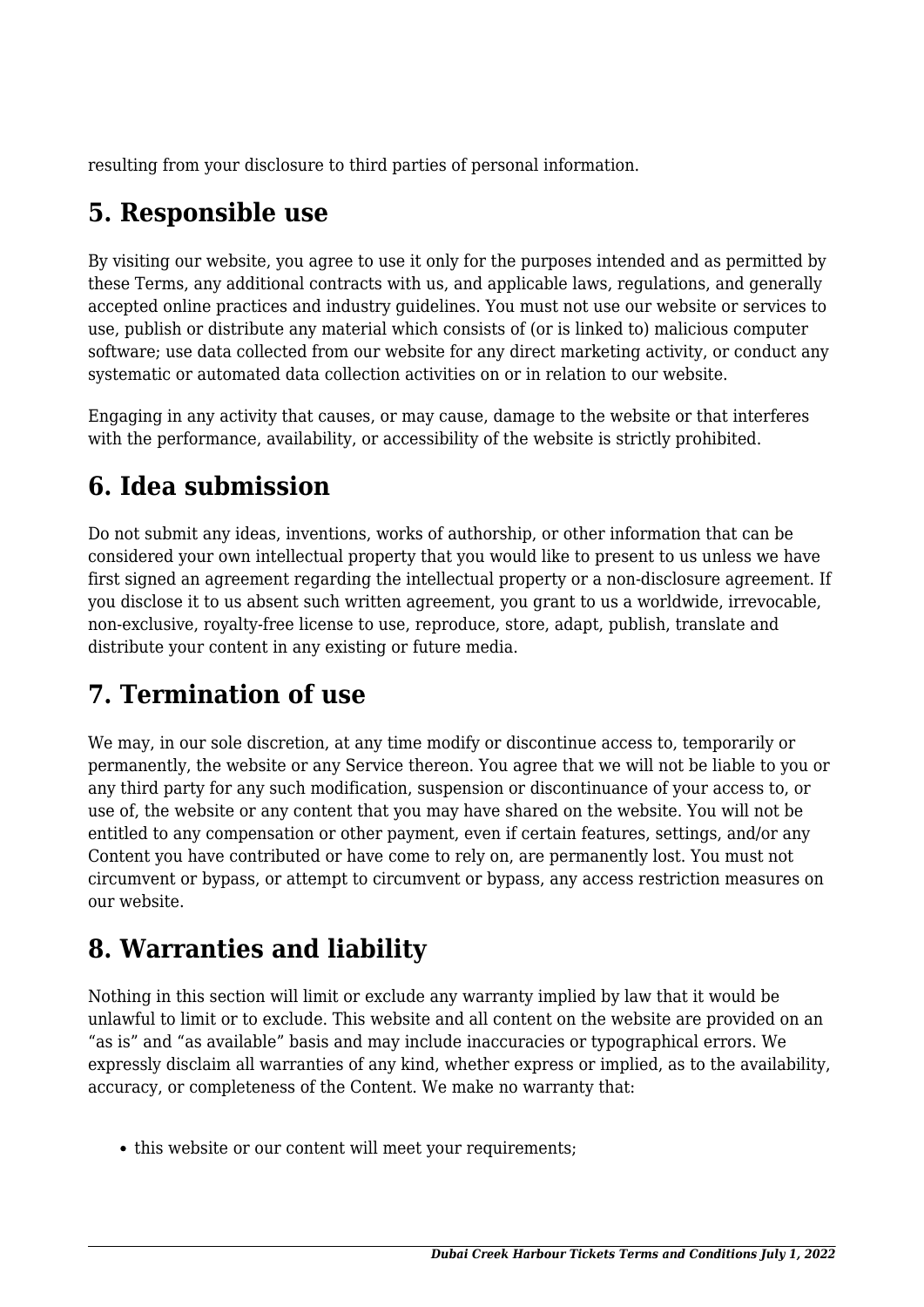this website will be available on an uninterrupted, timely, secure, or error-free basis.

Nothing on this website constitutes or is meant to constitute, legal, financial or medical advice of any kind. If you require advice you should consult an appropriate professional.

The following provisions of this section will apply to the maximum extent permitted by applicable law and will not limit or exclude our liability in respect of any matter which it would be unlawful or illegal for us to limit or to exclude our liability. In no event will we be liable for any direct or indirect damages (including any damages for loss of profits or revenue, loss or corruption of data, software or database, or loss of or harm to property or data) incurred by you or any third party, arising from your access to, or use of, our website.

Except to the extent any additional contract expressly states otherwise, our maximum liability to you for all damages arising out of or related to the website or any products and services marketed or sold through the website, regardless of the form of legal action that imposes liability (whether in contract, equity, negligence, intended conduct, tort or otherwise) will be limited to the total price that you paid to us to purchase such products or services or use the website. Such limit will apply in the aggregate to all of your claims, actions and causes of action of every kind and nature.

## **9. Privacy**

To access our website and/or services, you may be required to provide certain information about yourself as part of the registration process. You agree that any information you provide will always be accurate, correct, and up to date.

# **10. Accessibility**

We are committed to making the content we provide accessible to individuals with disabilities. If you have a disability and are unable to access any portion of our website due to your disability, we ask you to give us a notice including a detailed description of the issue you encountered. If the issue is readily identifiable and resolvable in accordance with industrystandard information technology tools and techniques we will promptly resolve it.

# **11. Export restrictions / Legal compliance**

Access to the website from territories or countries where the Content or purchase of the products or Services sold on the website is illegal is prohibited. You may not use this website in violation of export laws and regulations of Pakistan.

#### **12. Assignment**

You may not assign, transfer or sub-contract any of your rights and/or obligations under these Terms and conditions, in whole or in part, to any third party without our prior written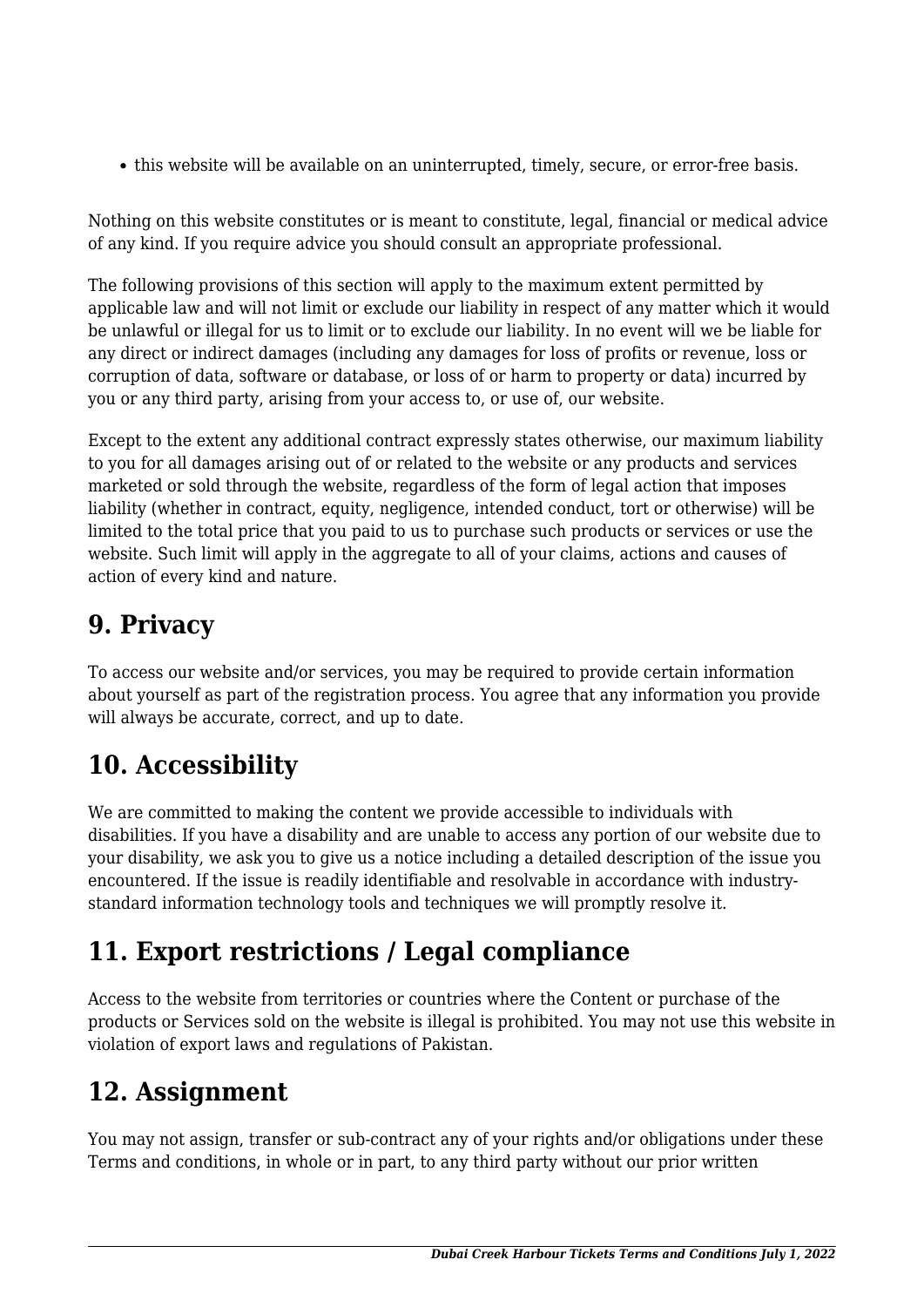consent. Any purported assignment in violation of this Section will be null and void.

### **13. Breaches of these Terms and conditions**

Without prejudice to our other rights under these Terms and Conditions, if you breach these Terms and Conditions in any way, we may take such action as we deem appropriate to deal with the breach, including temporarily or permanently suspending your access to the website, contacting your internet service provider to request that they block your access to the website, and/or commence legal action against you.

### **14. Indemnification**

You agree to indemnify, defend and hold us harmless, from and against any and all claims, liabilities, damages, losses and expenses, relating to your violation of these Terms and conditions, and applicable laws, including intellectual property rights and privacy rights. You will promptly reimburse us for our damages, losses, costs and expenses relating to or arising out of such claims.

### **15. Waiver**

Failure to enforce any of the provisions set out in these Terms and Conditions and any Agreement, or failure to exercise any option to terminate, shall not be construed as waiver of such provisions and shall not affect the validity of these Terms and Conditions or of any Agreement or any part thereof, or the right thereafter to enforce each and every provision.

### **16. Language**

These Terms and Conditions will be interpreted and construed exclusively in English. All notices and correspondence will be written exclusively in that language.

# **17. Entire agreement**

These Terms and Conditions shall constitute the entire agreement between you and muhammad zahid in relation to your use of this website.

### **18. Updating of these Terms and conditions**

We may update these Terms and Conditions from time to time. The date provided at the beginning of these Terms and Conditions is the latest revision date. We will give you a written notice of any changes or updates, and the revised Terms and Conditions will become effective from the date that we give you such a notice. Your continued use of this website following the posting of changes or updates will be considered notice of your acceptance to abide by and be bound by these Terms and Conditions. To request a prior version of these Terms and